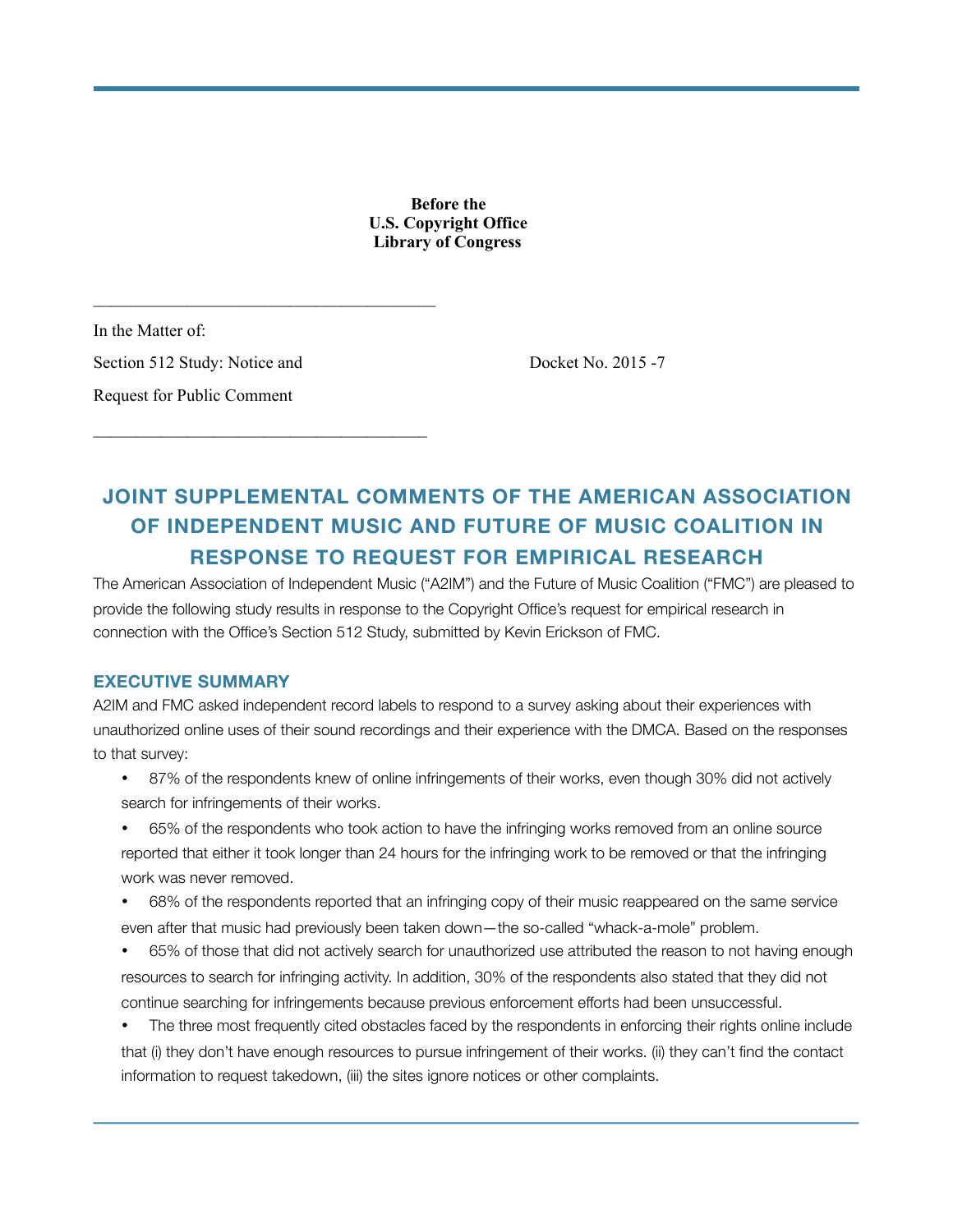#### **Survey Methodology**

The survey consisted of 10 questions, which were either in the form of multiple choice, or "check all that apply." (See appendix for survey questions). Participants provided anonymous information about their companies' experiences and typical practices. Data collection via Survey Monkey began on March 8, 2017 and closed March 16, 2017.

Invitations were distributed to A2IM's independent label members and additional independent labels from FMC's networks. In all, 73 companies responded to the survey; all but one identified themselves as from a company that derives income from sound recordings. Because a single company can release recordings under multiple label names, or house multiple label divisions, this survey does not attempt to quantify just how many labels are represented in the dataset.

#### **Risks and Limitations**

Research that uses web-based surveys can be implemented quickly, and allows for the automation of much of the data processing. We do, however, recognize the inherent limitations of such surveys. We recognize the problem of defining our population of study, as companies that comprise the independent label sector are very diverse in their scale, operations, goals, and business models. Some labels operate as master rights owners, others as licensees, and many are operated by artists themselves. There can be no complete and accurate count of precisely how many independent labels exist in the US. Between our two organizations, we are able to access insights from a very broad array of companies, from tiny businesses focused on documenting local music communities to large and internationally recognized firms with broad commercial appeal. Yet because this survey does not include collection of detailed demographic information, we are unable to examine differences between different kinds of labels.

Additionally, we recognize the risk of self-selection bias in a survey like this. It is possible that labels who face perennial frustrations with the DMCA may be most likely to feel compelled to respond to surveys about their notice and takedown practices. Alternatively, it is possible that companies who feel most invested in leaving the DMCA untouched might feel especially motivated to respond. We made it clear in our communications to potential participants that we wanted to hear from as many labels as possible.

Finally, more study is needed to fully assess practices of services that use proprietary audio identification technologies, how well independent labels are served by this, and the terms under which independent labels are allowed to access such systems. This survey focuses on unlicensed content; it does not speak directly to certain issues with platforms where content is licensed, but these licenses may be procured from reluctant rightsholders at below-market rates because of the shortcomings of current §512 implementation.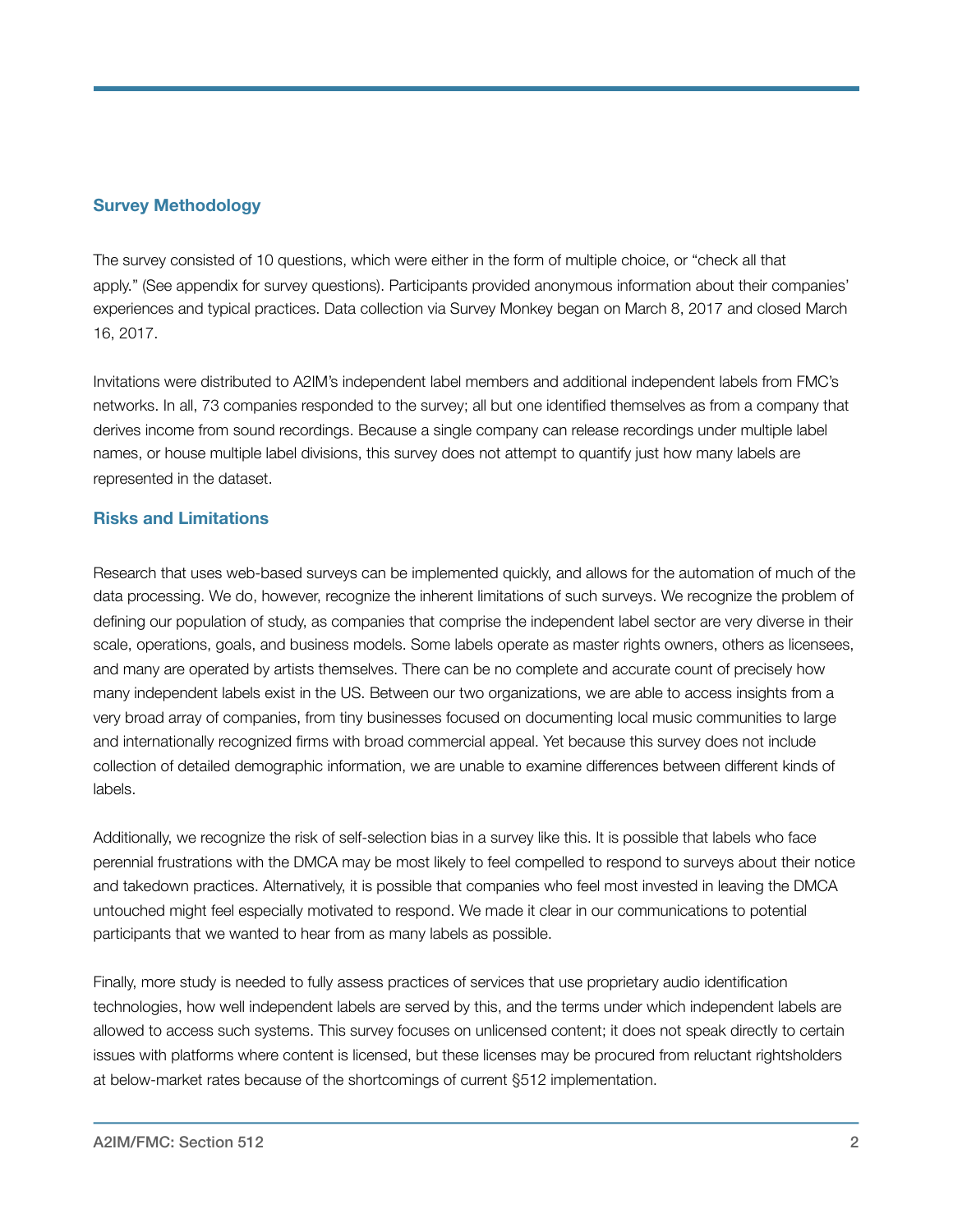## **FINDINGS**

#### **Awareness of Online Infringing Activities**

A supermajority of companies surveyed are aware that their music is being infringed online. 87% of the respondents (61/70) reported that they knew of unauthorized uses of their works in any typical 3 month period.



Of those aware of online infringement of their works 46% (28/61) knew their works were being infringed at least weekly.



This awareness existed even though 30% of the companies surveyed (21/69) report that they do not proactively search for online infringements of their works.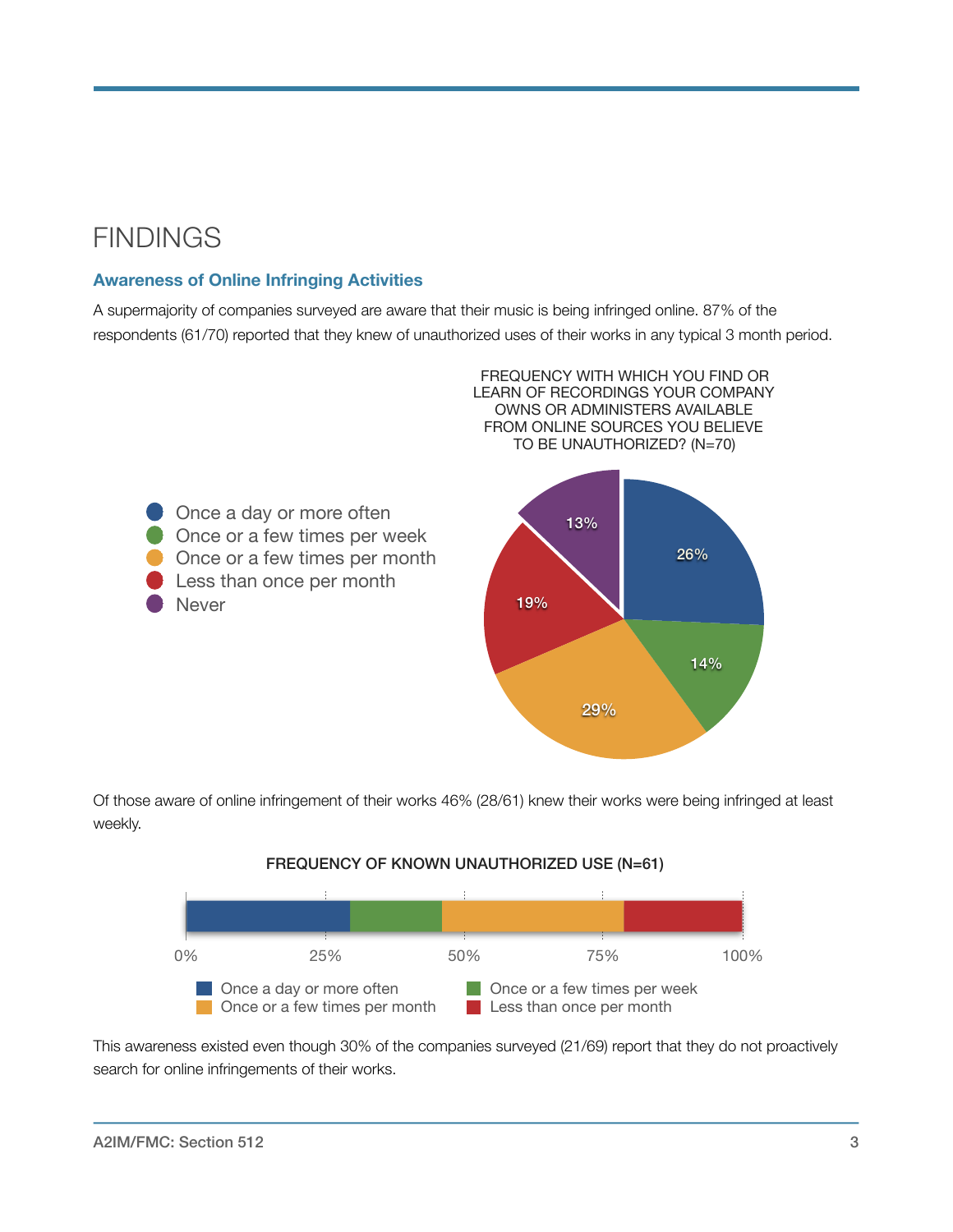#### **Impact of Take Down Requests**

Upon discovering an unauthorized use, different companies may choose from a range of possible responses based on a variety of factors. (Answers do not add to 100% because a company may have more than one typical response.)

#### WHAT DO YOU OR THOSE SEARCHING ON YOUR BEHALF TYPICALLY DO WHEN THEY FIND YOUR MUSIC AVAILABLE FROM UNAUTHORIZED SOURCES? (N=67)



18% of those surveyed (12/66) reported an infringing work was removed within 24 hours of sending a takedown notice or taking similar action. Conversely, a majority (51.5% - 34/66) reported that it took over 24 hours for the infringing work to be removed from the service after notice, and an additional 13.6% (9/66) reported that the infringing work was never removed.

#### WHAT RESULTS MOST TYPICALLY OCCUR AFTER YOU TAKE STEPS REGARDING THE UNAUTHORIZED MUSIC AVAILABLE? (N=66)

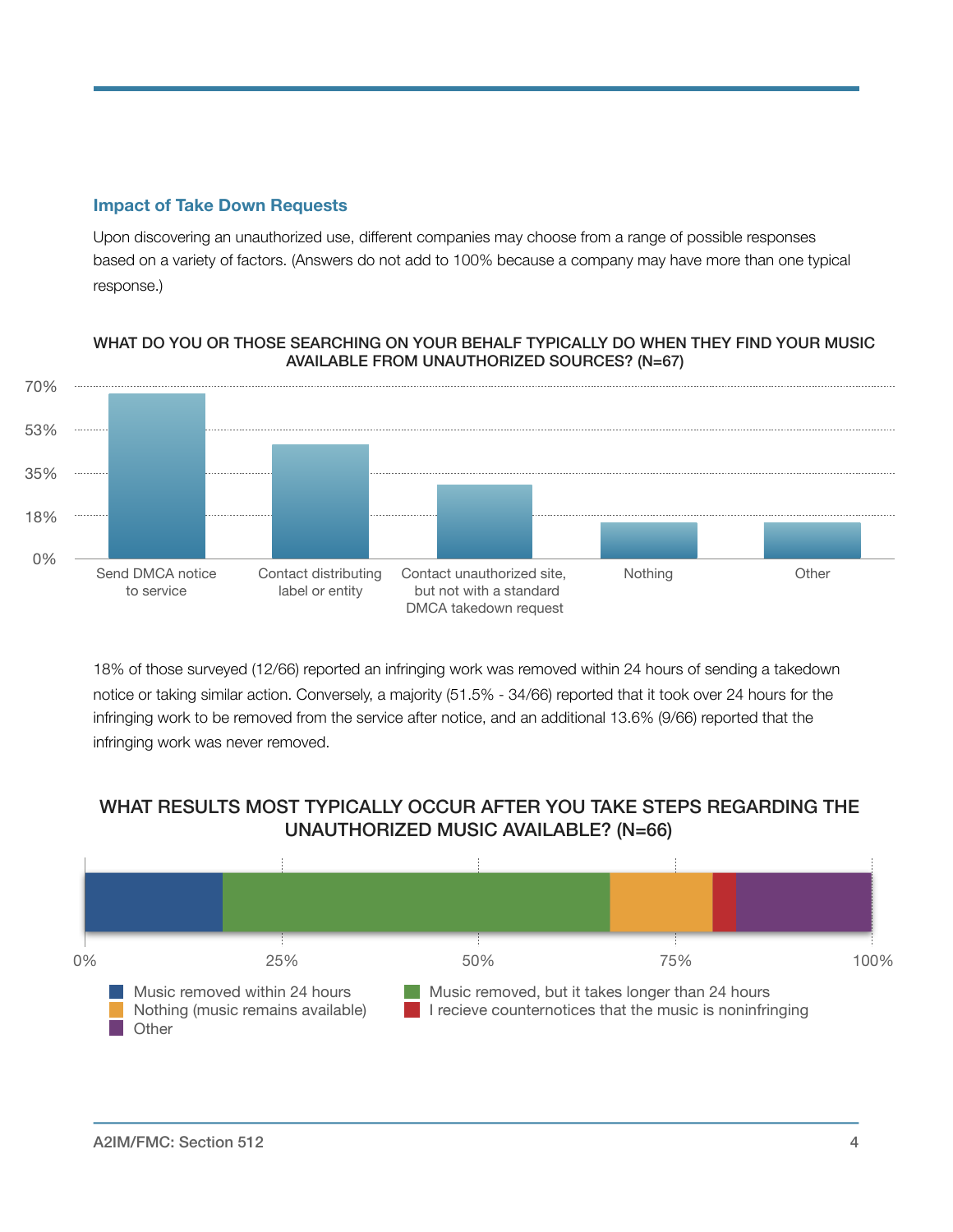In addition, 68% of the respondents (45/66) reported seeing infringing copy of their work reappear on the same service.



#### **Obstacles Faced by Companies in Using DMCA Take Down Processes**

Of those companies surveyed that do not actively search for unauthorized uses of their works, the most frequent reasons cited for not doing so included not having enough resources to engage in such enforcement activities (65% - 13/20) and that previous attempts to address unauthorized uses had been had been unsuccessful (30% - 6/20). No companies selected the response "we are not bothered by unauthorized uses of our sound recordings", though one respondent used the "other" response box to draw a more subtle distinction: "as long as they're not monetizing it (or using it to sell products), we're not particularly concerned." (Values do not add to 100% because multiple answers were permitted.)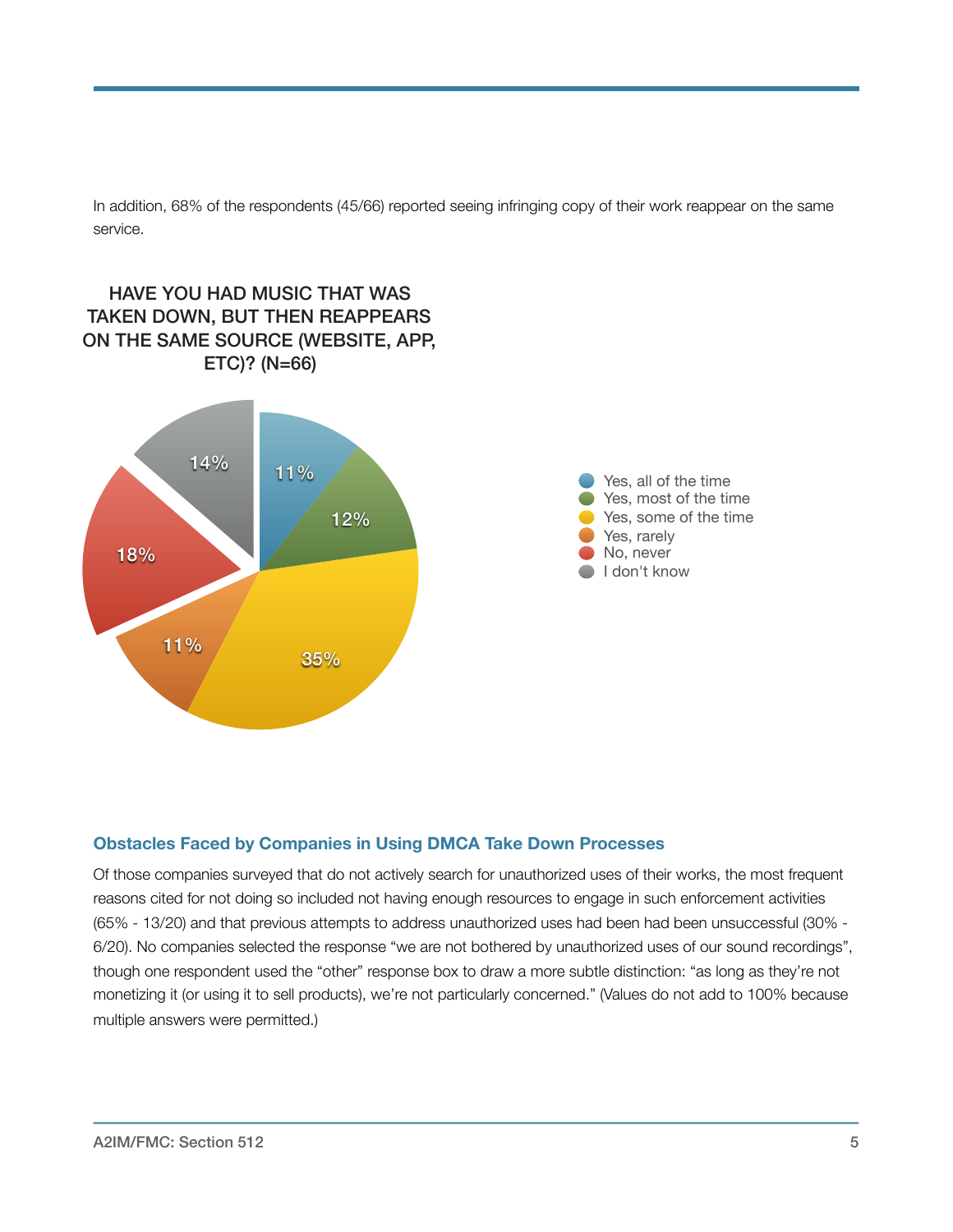

WHY DOES YOUR COMPANY NOT ACTIVELY SEARCH FOR UNAUTHORIZED USES? (N=20)

Among all respondents, the three most frequently cited obstacles faced by companies in their attempts to remove their music from unauthorized services include that (i) they don't have enough resources to pursue infringement of their works (77% - 51/66) (ii) they can't find the contact information to request takedown (51% 34/66) and (iii) sites ignore their takedown notices or other complaints (45% 30/66).



WHAT ARE THE MOST COMMON OBSTACLES YOU FACE IN TRYING TO

Can't find where to contact site Can't determine where sites are located Sites ignore notices or other complaints Not enough resources (money or employee time) Music reappears nearly immediately after it has been removed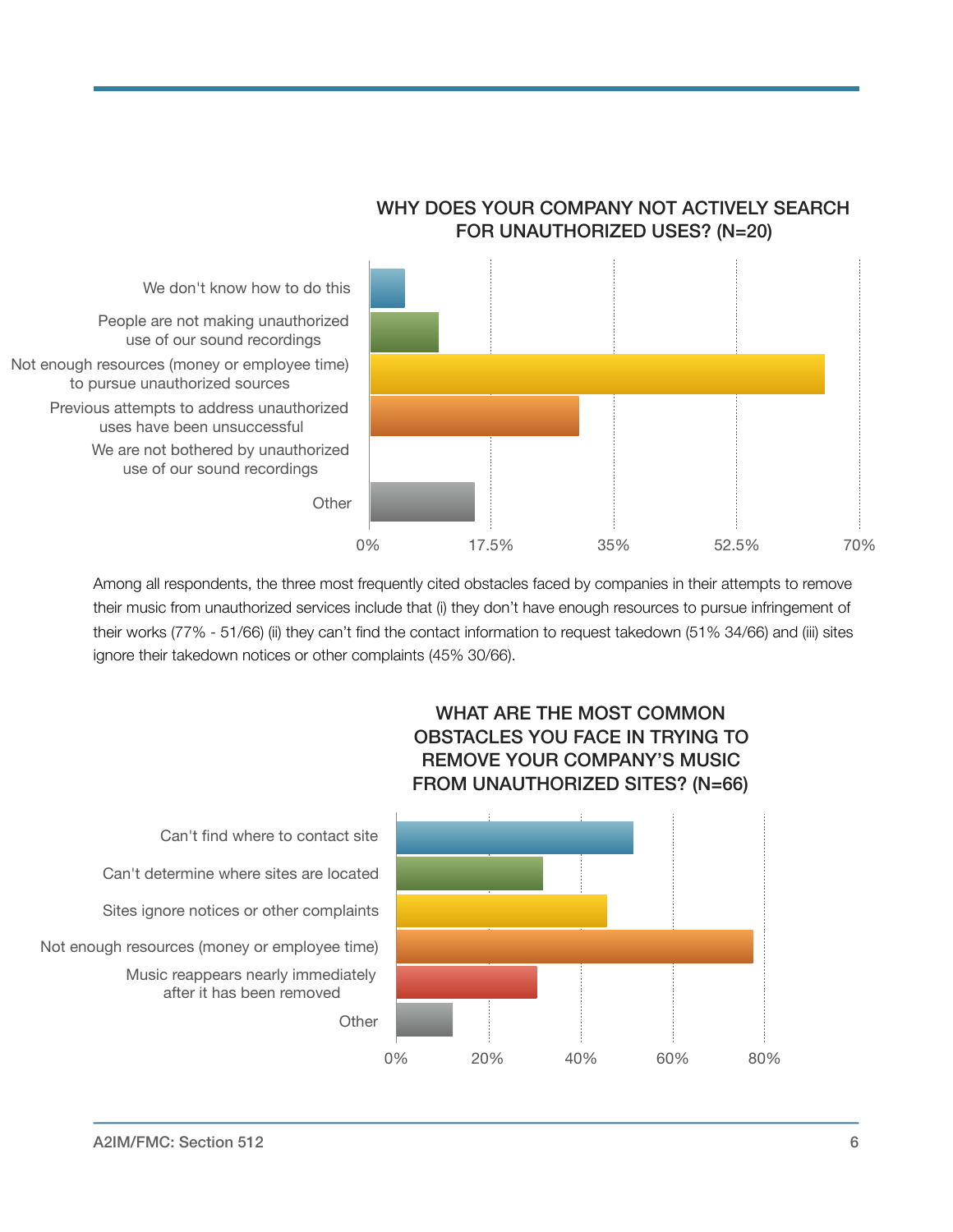#### **Analysis and Recommendations**

These results confirm that independent labels face significant practical challenges in using the notice and takedown system to exercise meaningful control over where and how their sound recordings are used. When they use the process, they may encounter frustrations not only with the near term results but also with the ineffectiveness of the notice and takedown process to significantly deter infringing activity. As we have seen, a significant portion of independent labels surveyed have abandoned enforcement online, but generally not because they don't view unauthorized use as a problem.

As FMC noted in its additional comments previously submitted, care should be taken in developing copyright policy to align the interests of those engaged in cultural production and those that listen and engage with that music, as ultimately both are interested in stimulating artistic creativity for the public good. However, these results suggest that current implementation of DMCA has fallen short of that goal.

Several non-legislative and legislative solutions have been proposed by various actors within the music community to help address these challenges. In particular, we encourage you to consider possible solutions referenced in both the FMC and A2IM filings that address the unique needs of the independent music sector. which is responsible for sustaining and advancing so many of America's precious musical traditions.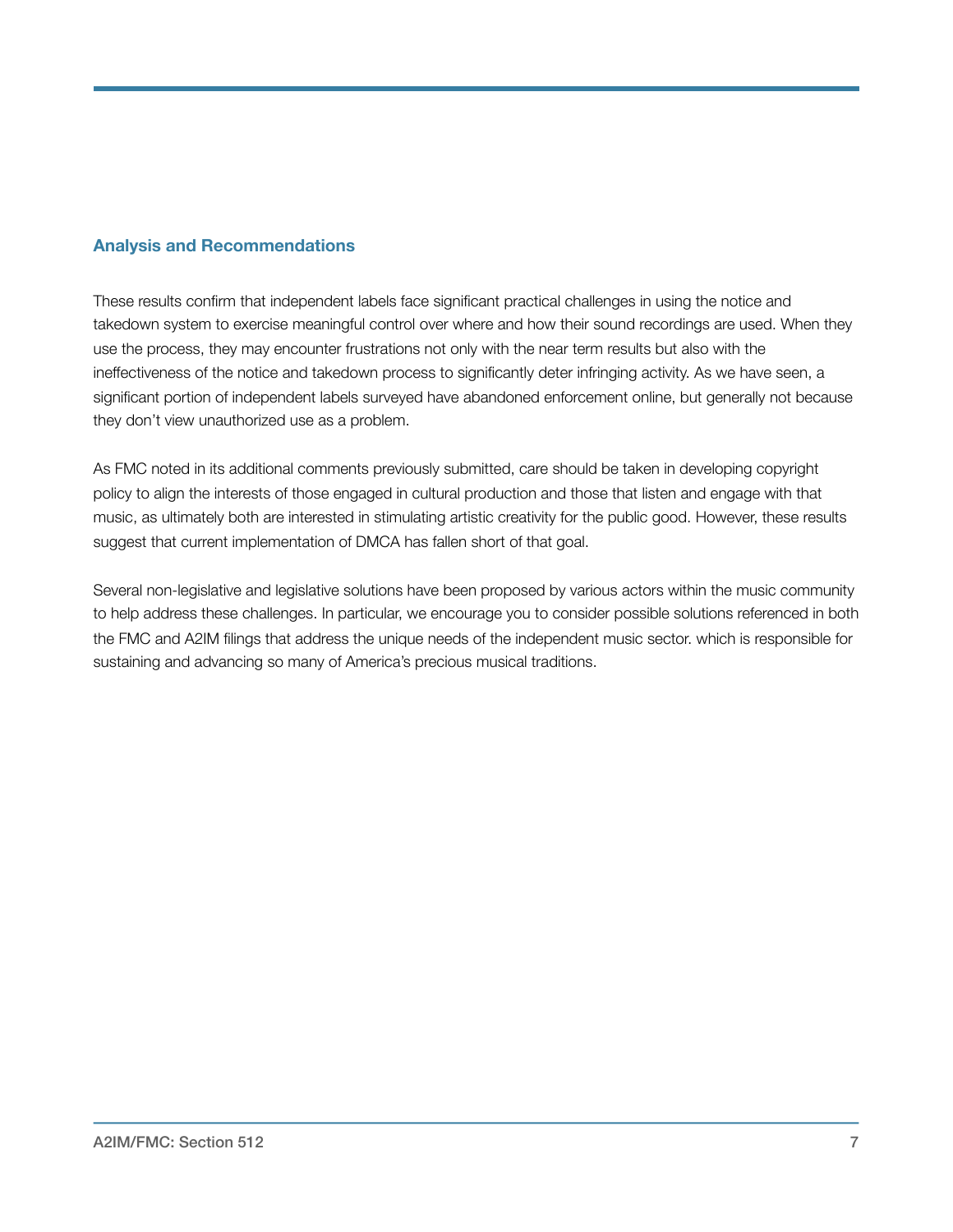# Appendix: Survey Questions

**1.Does your company derive income from sound recordings, such as through sales of physical products like CDs, through digital downloads, or through ad-supported or paid streaming services?**

Yes No (end survey) I don't know. (end survey)

**2.During a typical 3-month period, which of the following best describes the frequency with which you find or learn of recordings your company owns or administers available from online sources you believe to be unauthorized (i.e. they do not pay you or your designated agents for use of your recordings)**

**Never** Less than once per month Once or a few times per month Once or a few times per week Once a day or more often

#### **3.Do you actively try to find (on the internet) unauthorized uses of sound recordings that your company owns or administers? (Check all that apply)**

Yes, my company does this directly My company directly employs, relies on or otherwise engage other people, vendors, programs or organizations to do this on our behalf No I don't know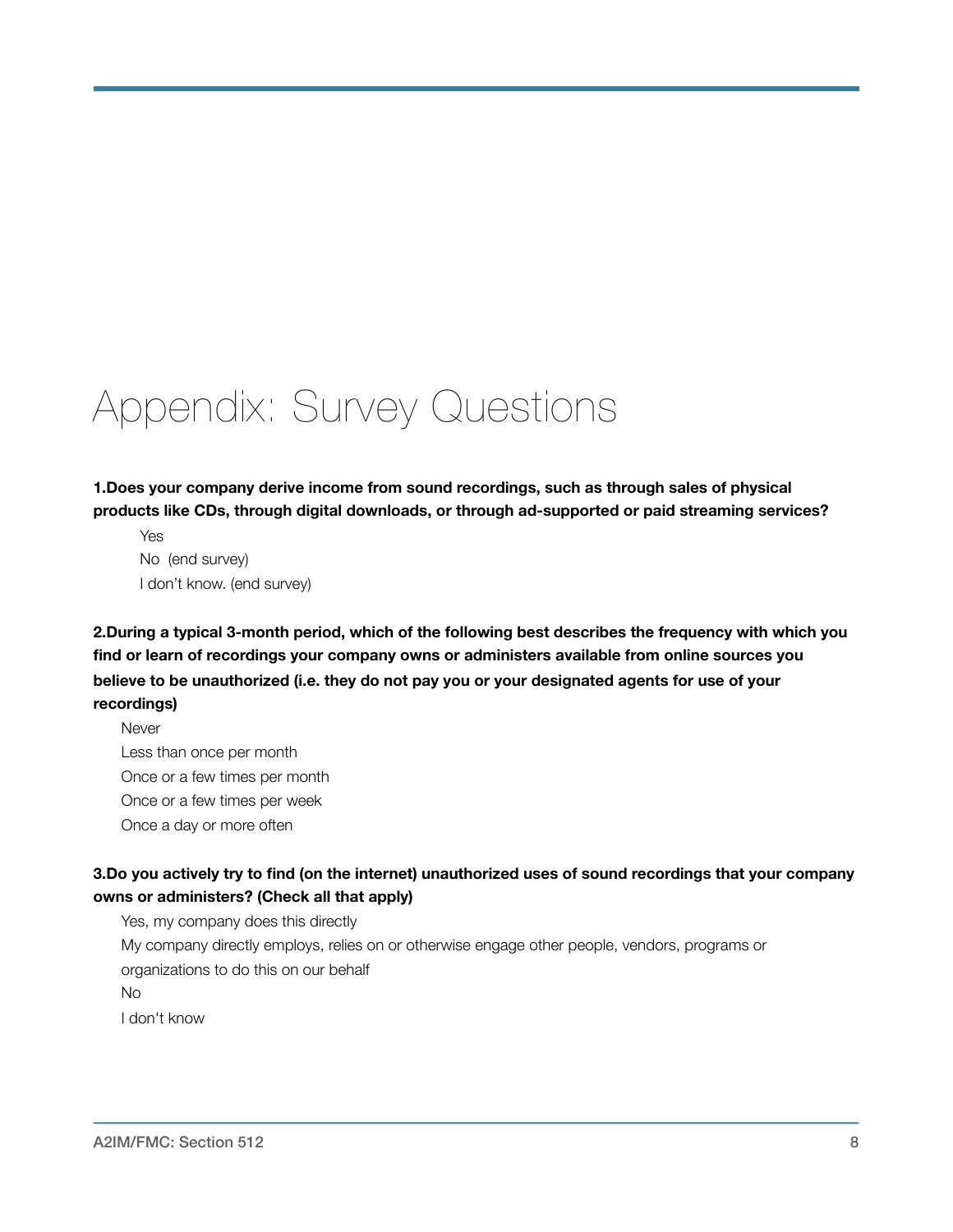#### **4. Why does your company not actively search for unauthorized uses? (Please check all that apply) (asked only of those who answered "No" on question 3)**

We don't know how to do this.

People are not making unauthorized use of our sound recordings

We are not bothered by unauthorized use of our sound recordings

Not enough resources (money or employee time) to pursue unauthorized sources

Previous attempts to address unauthorized uses have been unsuccessful

Other (please specify)

#### **5. How many hours per week does your company spend searching for unauthorized uses of your sound recordings?**

0 <5 6-10

11-15

My company employs at least one full-time employee to devote to anti-theft efforts

#### **6. On an annual basis, how much money does your company spend on anti-theft efforts?**

 $$0$ \$1-\$5000 \$5,001-\$10,000 \$10,000-\$50,000 >\$50,001

#### **7. What do you or those searching on your behalf typically do when they find your music available from unauthorized sources? (Check all that typically apply)**

Send DMCA notice to service where that music was found Contact distributing label or entity (if distributed by another company) Contact the unauthorized site but not with a standard DMCA takedown request **Nothing** Other (please specify)